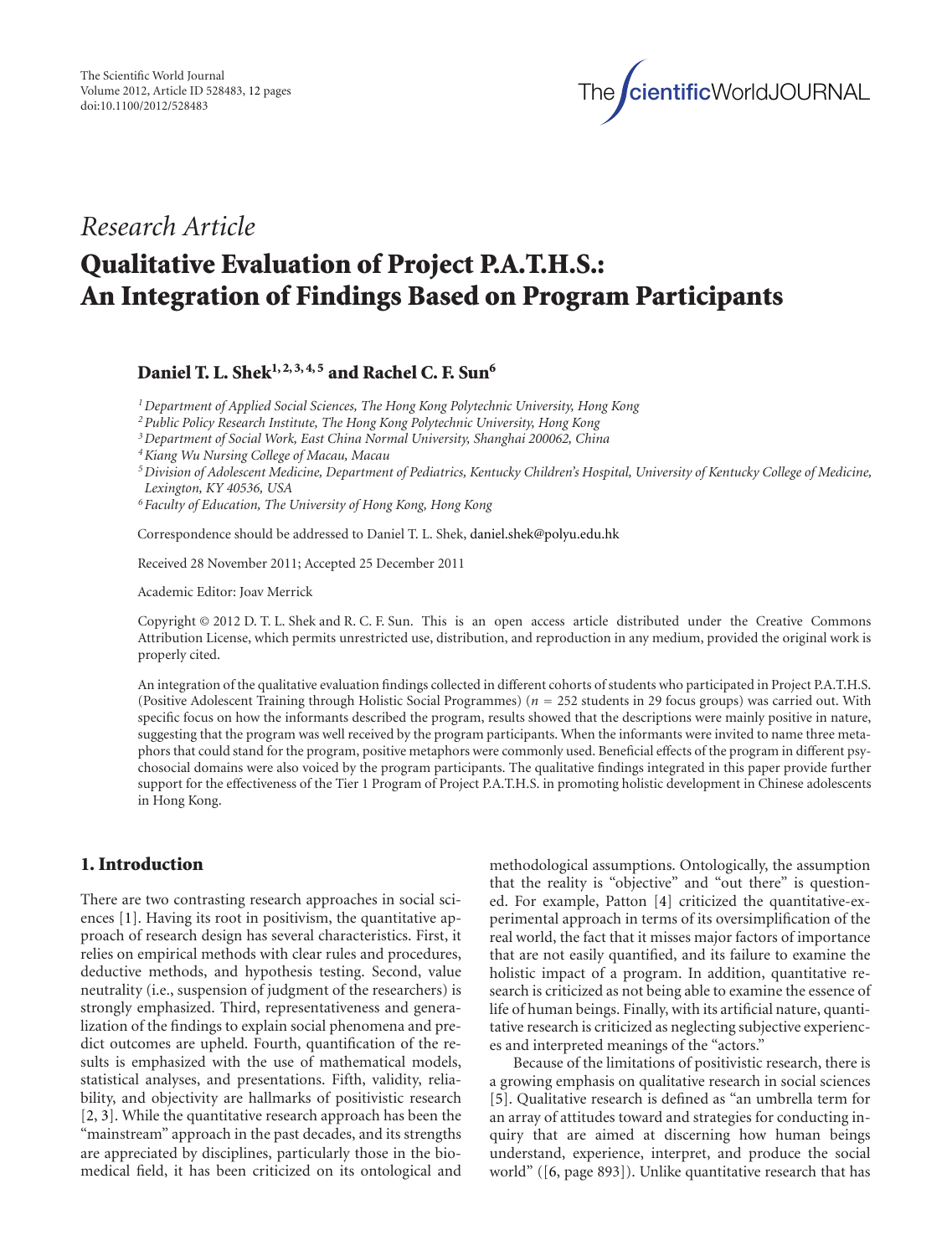a homogenous philosophical base, the qualitative approach includes a variety of philosophical positions and methodological approaches arising from different foundations. There are several attributes of qualitative research. First, a wide range of research methods (e.g., interviews, focus groups, observations, documentation) are commonly used. Second, the impossibility of value neutrality is acknowledged and usually addressed in a disciplined manner. Third, idiographic and uniqueness of individual cases rather than representativeness and generalization of the findings are emphasized. Fourth, there is weak reliance on "numbers," while real-life data, such as narratives and lived experiences, are focused upon. Fifth, reliance of credibility, authenticity, and world views of the informants are hallmarks of qualitative research [7]. Of course, there are criticisms that qualitative research may lack methodological rigor and that it is a relatively "softer" form of research.

These two main approaches of research are also seen in the field of evaluation. In the biomedical fields, the experimental and quantitative evaluation method is commonly regarded as the "gold" standard in assessing the outcomes of a program. In contrast, in social service settings, such as the fields of social work and education, the nonexperimental and qualitative evaluation method is commonly used to understand the process of implementing the program and the lived experiences of the program participants. As pointed out by Patton [8], there is a general consensus in the field of evaluation that a sole reliance of either a quantitative or qualitative method may not be adequate in understanding the effect of a program.

Project P.A.T.H.S. (Positive Adolescent Training through Holistic Social Programmes) is a youth enhancement program that attempts to promote holistic youth development in Hong Kong [9]. There are two tiers of programs (Tier 1 and Tier 2 Program) in this project. The Tier 1 Program is a universal positive youth development program based on 15 positive youth development constructs [10] in which students in Secondary 1 to 3 take part. To date, many evaluation studies have been conducted in order to examine the effectiveness of the program. For example, adopting a randomized group trial based on experimental design, research findings showed that participants in the experimental group had better development, but less problem behavior, than did the control group participants [11–13]. Similarly, subjective outcome evaluation utilizing quantitative rating scales had been used in order to understand the perceptions of the program participants and implementers [14–16]. The findings generally revealed that program participants and implementers had positive perceptions of the program and implementers, and they regarded the program as beneficial to the development of the program participants. While the above evaluation findings based on quantitative methods are valuable, it is equally important to understand the views of the program participants via a qualitative approach. As such, qualitative methods, such as focus groups, are valuable tools for understanding the views of the program participants.

In a pioneering focus group study conducted by Shek et al. [17], five focus groups based on 43 students recruited from four schools were conducted in order to generate

qualitative data to evaluate the program. With specific focus on how the informants described the program, results showed that the descriptors used were mainly positive in nature. When the informants were invited to name three metaphors that could stand for the program, the related metaphors were basically positive in nature. Finally, the program participants perceived many beneficial effects of the program in different psychosocial domains. Similarly, Shek and Lee [18] conducted 10 focus groups comprising 88 students recruited from 10 schools in order to understand the perceptions of students participating in the Tier 1 Program of P.A.T.H.S. Project. Results showed that a majority of the participants described the program positively and they perceived beneficial effects of the program in several aspects of adolescent lives. Similar findings were shown based on other cohorts of students [19].

As a research methodology, focus groups have emerged as a popular tool for generating qualitative data and are used across a wide variety of disciplines and applied research areas [20]. Since the 1980s, there has been a growing use of focus groups, particularly in health research [21]. In his review of online databases, Morgan [22] reported that focus groups appeared in 100 academic journal articles per year throughout the decade, and he also observed that focus groups were always used in conjunction with other research methods. According to Morgan and Spanish [23], "as a qualitative method for gathering data, focus groups bring together several participants to discuss a topic of mutual interest to themselves and the researcher" (p. 253). Similarly, Basch [24] defined focus groups as "a qualitative research technique used to obtain data about feelings and opinions of small group of participants about a given problem, experience, service or other phenomenon" (p. 414).

There are several advantages of focus groups [25]. Primarily, the dynamic group process and interaction of group members can generate useful information for the researchers [26]. Likewise, Twinn [27] stated that the synergism created by the interaction of group members is important to the generation of ideas that could be difficult to obtain through individual interviews. Focus groups are also advantageous in handling complicated topics in a relatively short period of time, particularly when the objective of focus groups is to collect nonconsensual data [28], and they can gather data at a lower cost than any other qualitative research method [29].

Interestingly, in spite of its current popularity in different fields of social sciences, little has been documented about the use of the focus group methodology in program evaluation. Ansay et al. [30] highlighted that "although focus groups continue to gain popularity in marketing and social science research, their use in program evaluation has been limited" (p. 310). To date, there is sparse scientific evidence on the use of focus groups within the Chinese adolescent population in program evaluation, despite the fact that focus groups are considered to be an effective qualitative data technique that is readily understood by program funders [31]. This paper therefore attempts to fill this gap in the literature with specific focus on P.A.T.H.S. Project. Based on several cohorts of data collected via focus groups in the project, the present study attempts to integrate the findings in the existing cohorts and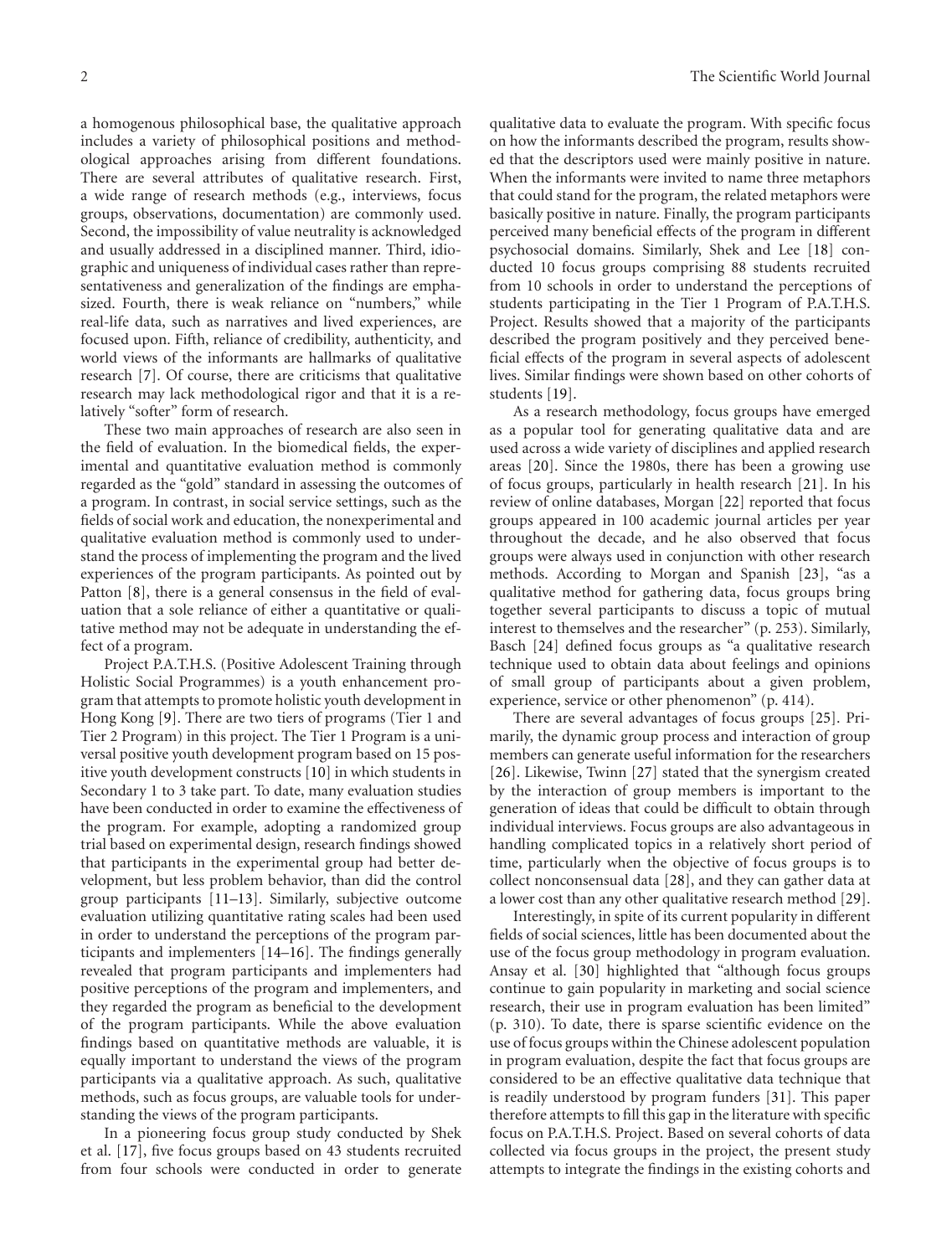produce an integrated picture on the views of the program participants.

Although the focus group as a qualitative method is widely used, it has been criticized as lacking rigor [32]. Therefore, some guidelines for enhancing the quality of qualitative research should be maintained. In their review of the common problems intrinsic to qualitative evaluation studies in the social work literature, Shek et al. [33] suggested that 12 principles should be maintained in a qualitative evaluation study. These include the following: explicit statement of the philosophical base of the study (Principle 1); justifications for the number and nature of the participants of the study (Principle 2); detailed description of the data collection procedures (Principle 3); discussion of the biases and preoccupations of the researchers (Principle 4); description of the steps taken to guard against biases or arguments that biases should and/or could not be eliminated (Principle 5); inclusion of measures of reliability, such as inter- and intrarater reliability (Principle 6); inclusion of measures of triangulation in terms of researchers and data types (Principle 7); inclusion of peer and member checking procedures (Principle 8); consciousness of the importance and development of audit trails (Principle 9); consideration of alternative explanations for the observed findings (Principle 10); inclusion of explanations for negative evidence (Principle 11); clear statement of the limitations of the study (Principle 12). It was argued that the above principles should be upheld as far as possible in focus group studies. In the focus group studies integrated in this paper, these principles were adopted as far as possible.

The purpose of this paper is to present an integrated picture of the qualitative findings collected in a series of focus group studies with students participating in the Tier 1 Program of P.A.T.H.S. Project. In each focus group study, a general qualitative research approach [34] was adopted, where general strategies of qualitative research were employed (e.g., collection of qualitative data, respecting the views of the informants, data analysis without preset coding scheme), but a specific qualitative approach was not adhered to. The exposition of the nature of this qualitative study is consistent with the view of Shek et al. [33] that there should be an explicit statement of the philosophical base of the study (Principle 1).

#### **2. Methods**

*2.1. Participants and Procedures.* From 2005 to 2009, in the Experimental and Full Implementation Phases, the total number of schools that participated in Project P.A.T.H.S. was 244, with 669 schools in the Secondary 1 level, 443 in the Secondary 2 level, and 215 in the Secondary 3 level. Among them 46.27% of the respondent schools adopted the full program (i.e., 20 h program involving 40 units), whereas 53.73% of the respondent schools adopted the core program (i.e., 10 h program involving 20 units).

A total of 28 schools were randomly selected for the study of student focus group evaluation (14 schools for the Secondary 1 program, 10 for the Secondary 2 program, and four for the Secondary 3 program), in which 23 schools joined

the full program (20 h) and five schools joined the core program (10 h) of the Tier 1 Program of P.A.T.H.S. Project. Among the schools that joined this study, 67.9% (*<sup>n</sup> <sup>=</sup>* 19) incorporated the Tier 1 Program into the formal curriculum (e.g., Liberal Studies, Life Education, and Religious Studies) and 32.1% ( $n = 9$ ) used the class teacher's period or other modes to implement the program. For the consenting schools, the respective workers randomly selected students to join the focus groups. In all, 252 students joined 29 focus groups of approximately 1 h each, with the number of informants in each focus group ranging from 3 to 12 students. The characteristics of the schools that joined this qualitative evaluation study can be seen in Table 1.

Because data collection and analyses in qualitative research are very labor intensive, it is the usual practice that small samples are used. In the present context, the number of focus groups and student participants could be regarded as respectable. In addition, the strategy of randomly selecting informants and schools that joined the project could help to enhance the generalizability of the findings. These arguments can satisfy Principle 2 (i.e., justifications for the number and nature of the participants of the study) proposed by Shek et al. [33].

*2.2. Instruments.* An interview guide was used for conducting focus group interviews with students (Table 2). In the focus group studies under review, qualitative analyses were analyzed mainly in three areas: (1) descriptors that were used by the informants to describe the program, (2) metaphors (i.e., incidents, objects, or feelings) that were used by the informants to stand for the program, and (3) informants' perceptions of the benefits of the program to themselves. To enhance credibility of the findings, the data were analyzed by two trained research assistants and crosschecked by another trained research assistant. Furthermore, to enhance the reliability of the coding on the positivity nature of the raw codes, both intra- and interrater reliability were carried out. Results in the focus group studies reviewed in this study showed that the intra- and interrater reliability were on the high side [17–19]. The raw data and categorized data were kept in a systematic filing system in order to ensure that the findings were auditable.

#### **3. Results**

There were 390 raw descriptors used by the informants to describe the program, and they could be further categorized into 78 categories (see Table 3). Among these descriptors, 234 (60%) were coded as positive descriptors, whereas 120 (30.8%) could be classified as negative descriptors. In order to examine the reliability of the coding, two research assistants who did the coding of raw data recoded 20 randomly selected raw descriptors at the end of the scoring process, and the average intrarater agreement percentage calculated on the positivity of the coding from these descriptors was 96.3% (range 90–100%). Finally, these 20 randomly selected descriptors were coded by another two research staff members who did not know the original codes given, and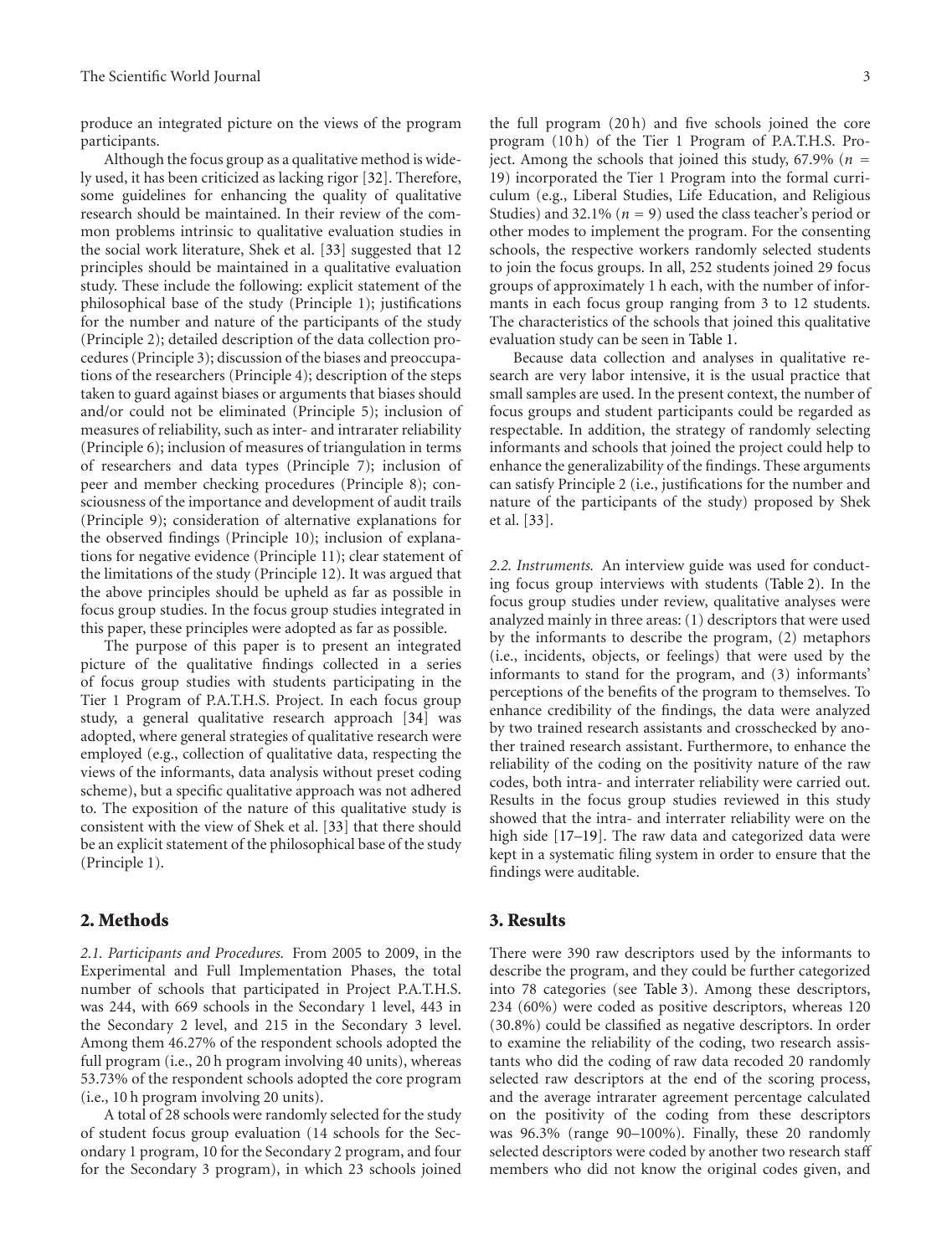|                                                                                     | 2005/06        | 2006/07     | 2007/08        | 2007/08     |
|-------------------------------------------------------------------------------------|----------------|-------------|----------------|-------------|
|                                                                                     | $(EIP-S1)$     | $(FIP-S1)$  | $(FIP-S2)$     | $(EIP-S3)$  |
| Total schools that joined P.A.T.H.S.                                                | 52             | 207         | 196            | 48          |
| $(i)$ 10 h program                                                                  | 23             | 95          | 113            | 29          |
| (ii) 20 h program                                                                   | 29             | 112         | 83             | 19          |
| Total schools that joined this study                                                | 4              | 10          | 10             | 4           |
| (i) 10 h program                                                                    |                | 2           |                |             |
| (ii) 20 h program                                                                   | 3              | 8           | 8              |             |
| (a) No. of schools incorporated into formal curriculum                              | 3              | 4           | 8              |             |
| (b) No. of schools incorporated into class teacher's period and<br>other time slots |                | 6           | $\mathfrak{D}$ |             |
| Average no. (range) of classes per school                                           | 5(5)           | $4.9(3-6)$  | $4.9(3-6)$     | $4.8(4-6)$  |
| No. of student focus groups                                                         | 5 <sup>a</sup> | 10          | 10             | 4           |
| Total student respondents                                                           | 43             | 88          | 92             | 29          |
| Average no. (range) of respondents per group                                        | $8.6(3-10)$    | $8.8(4-12)$ | $9.2(4-11)$    | $7.3(3-10)$ |

Table 1: Description of data characteristics from 2005 to 2009.

Note: EIP = experimental implementation phase, FIP = full implementation phase, S1: Secondary 1 level; S2: Secondary 2 level; S3: Secondary 3 level. aEleven students in a school were divided into two focus groups.

TABLE 2: Interview guide for the student focus group.

#### (A) Process Evaluation:

(1) Comments on the Program Content

- (i) Were there any activities that most effectively aroused your interest to participate in them?
- (ii) Regarding the program, what are the things you like? What are the things you dislike?
- (iii) What are your views on the different units and content of the program?
- (iv) Which units do you like the most? Why?
- (2) Comments on the Program Implementation

(i) What are your thoughts on the degree or extent of participation of the entire class (all the students)?

(ii) How do you feel about the atmosphere and discipline of the class when the program was implemented?

(iii) What are the responses of the participating students regarding the program?

(3) Comments on the Instructors

(i) What are your views on the instructors who conducted the program?

(ii) Regarding the interactions between the instructors and students, what are your thoughts and feelings?

#### (B) Product Evaluation:

(1) Evaluation of the General Effectiveness of the Program

(i) Do you feel that the program is beneficial to the development of adolescents?

(ii) Do you think that the program has helped your development?

(iii) After participating in the program, do you have any changes? If yes, please specify. (free elicitation)

(iv) What have you gained in this program? (free elicitation)

- (v) If you feel that you have changed, what do you think are the factors that have promoted such changes?
- (vi) If you have not noticed any changes in yourself, what do you think are the reasons?

(2) Evaluation of the Specific Effectiveness of the Program

(i) Do you think that your participation in the program has affected your schoolwork and grades? Please elaborate your answers.

(ii) Do you think the program can promote your self-confidence or ability to face the future?

(iii) Do you think the program can enhance your abilities in different areas in your life?

Optional Questions

- (i) Do you think the program can promote your spiritual life?
- (ii) Do you think the program can promote your bonding with family, teachers, and friends?
- (iii) Do you think the program can cultivate your compassion and caring for others?
- (iv) Do you think the program can promote your participation and caring for society?
- (v) Do you think the program can promote your sense of responsibility to society, family, teachers, and peers?

(3) Other Comments

(i) If you are invited to use three descriptors to describe the program, what three words will you use?

(ii) If you are invited to use one incident, object, or feeling (e.g., indigestion, enjoyment, etc.) to describe the program, what metaphors will you use to stand for the program?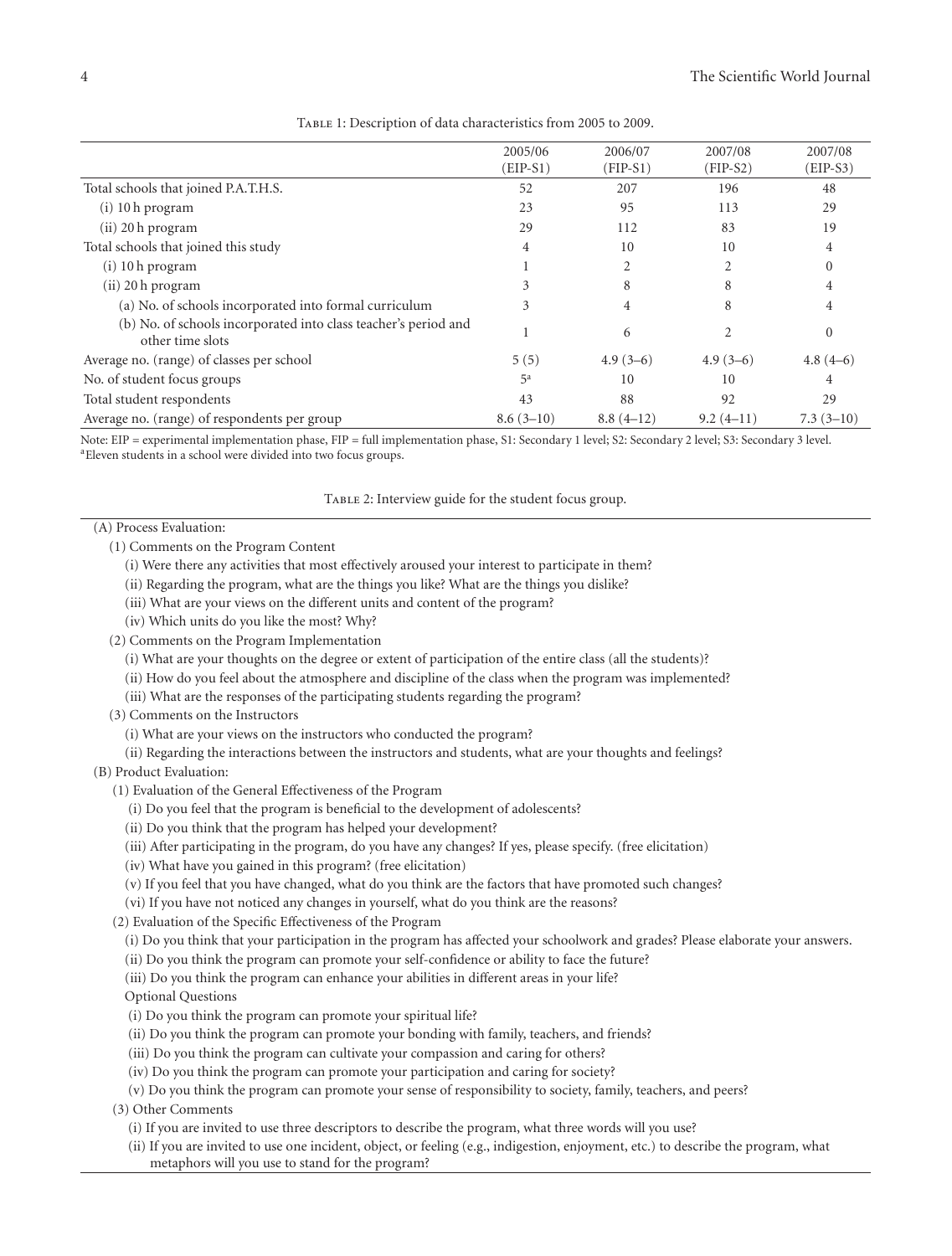## The Scientific World Journal 5

| Descriptors                           | 2005/06<br>$(EIP-S1)$       | 2006/07<br>$(FIP-S1)$ | 2007/08<br>$(FIP-S2)$ | 2007/08<br>$(EIP-S3)$       | Total<br>(percentage of total<br>responses) |
|---------------------------------------|-----------------------------|-----------------------|-----------------------|-----------------------------|---------------------------------------------|
| Positive responses                    |                             |                       |                       |                             |                                             |
| Fun, amusing                          | $10\,$                      | 5                     | $12\,$                | $\,4\,$                     | $31\,$                                      |
| Interesting                           | 7                           | $\,$ 8 $\,$           |                       |                             | 15                                          |
| Good, excellent                       | 6                           | 6                     | $\overline{4}$        | $\overline{2}$              | 18                                          |
| Lively, exciting, not dull            | 5                           | 3                     | $\,8\,$               | $\ensuremath{\mathfrak{Z}}$ | 19                                          |
| Meaningful                            | $\overline{4}$              | 2                     | $\overline{c}$        |                             | 8                                           |
| Novel                                 | 3                           | 4                     |                       |                             | 7                                           |
| Relaxed                               | 3                           | 6                     | $10\,$                |                             | 19                                          |
| Comfortable, enjoyable, confident     | 3                           | $\overline{4}$        | $\mathbf{1}$          |                             | 8                                           |
| Happy                                 | $\ensuremath{\mathfrak{Z}}$ | 12                    | 12                    | $\overline{4}$              | 31                                          |
| Rich content                          | $\overline{2}$              | $\mathbf{2}$          | $\overline{4}$        | $\mathbf{1}$                | 9                                           |
| Comprehensible                        | $\mathbf{2}$                |                       |                       |                             | $\overline{2}$                              |
| Applicable, close to real life        | $\sqrt{2}$                  | $\,4$                 |                       |                             | 6                                           |
| Useful                                | $\mathbf{1}$                |                       | $\,1$                 |                             | $\overline{c}$                              |
| Professional                          | $\mathbf{1}$                |                       |                       |                             | 1                                           |
| Better than other lessons             | $\mathbf{1}$                |                       |                       |                             | 1                                           |
| Efficient                             | $\mathbf{1}$                |                       |                       |                             | 1                                           |
| Smooth                                |                             | $\mathbf 1$           |                       |                             | $\mathbf{1}$                                |
| Time field (because of enjoyment)     |                             | $\mathbf{1}$          |                       |                             | 1                                           |
| Helpful/constructive                  |                             | 2                     |                       |                             | $\overline{c}$                              |
| Active                                |                             | 1                     |                       |                             | $\mathbf{1}$                                |
| Looking forward to attend the program |                             | $\mathbf{1}$          |                       |                             | 1                                           |
| Reflecting                            |                             | 2                     |                       |                             | 2                                           |
| Enlightening                          |                             | 2                     |                       |                             | $\overline{2}$                              |
| In depth                              |                             | 1                     |                       |                             | 1                                           |
| Involvement                           |                             | $\mathbf{1}$          |                       |                             | 1                                           |
| Direct                                |                             | $\mathbf{1}$          |                       |                             | 1                                           |
| Ability                               |                             | 1                     |                       |                             | 1                                           |
| Good luck                             |                             | $\mathbf{1}$          |                       |                             | 1                                           |
| Surprising                            |                             |                       | 3                     |                             | 3                                           |
| Learn a lot                           |                             |                       | $\mathbf{1}$          |                             | 1                                           |
| Meet the needs of students            |                             |                       | $\overline{c}$        |                             | $\overline{c}$                              |
| Beneficial                            |                             |                       | $\overline{c}$        | $\sqrt{2}$                  | 4                                           |
| Pride                                 |                             |                       | $\overline{c}$        |                             | 2                                           |
| Fruitful                              |                             |                       | $\overline{4}$        |                             | 4                                           |
| Energetic                             |                             |                       | $\mathbf{1}$          |                             | 1                                           |
| Perfect                               |                             |                       | 1                     |                             | 1                                           |
| Motivating                            |                             |                       | 1                     |                             | 1                                           |
| Like a teacher                        |                             |                       | 1                     |                             | 1                                           |
| Attractive                            |                             |                       | $\mathbf{1}$          | $\mathbf{1}$                | 2                                           |
| Outstanding                           |                             |                       | 1                     |                             | 1                                           |
| Satisfied                             |                             |                       | 3                     | $\sqrt{2}$                  | 5                                           |
| Serious                               |                             |                       | $\mathbf{1}$          | $\mathbf{1}$                | 2                                           |
| Delicious                             |                             |                       |                       | 1                           | 1                                           |
| Practical                             |                             |                       |                       | 7                           | 7                                           |
| Unique                                |                             |                       |                       | $\mathbf{1}$                | $\mathbf{1}$                                |

Table 3: Categorization of the descriptors used by the students to describe the program.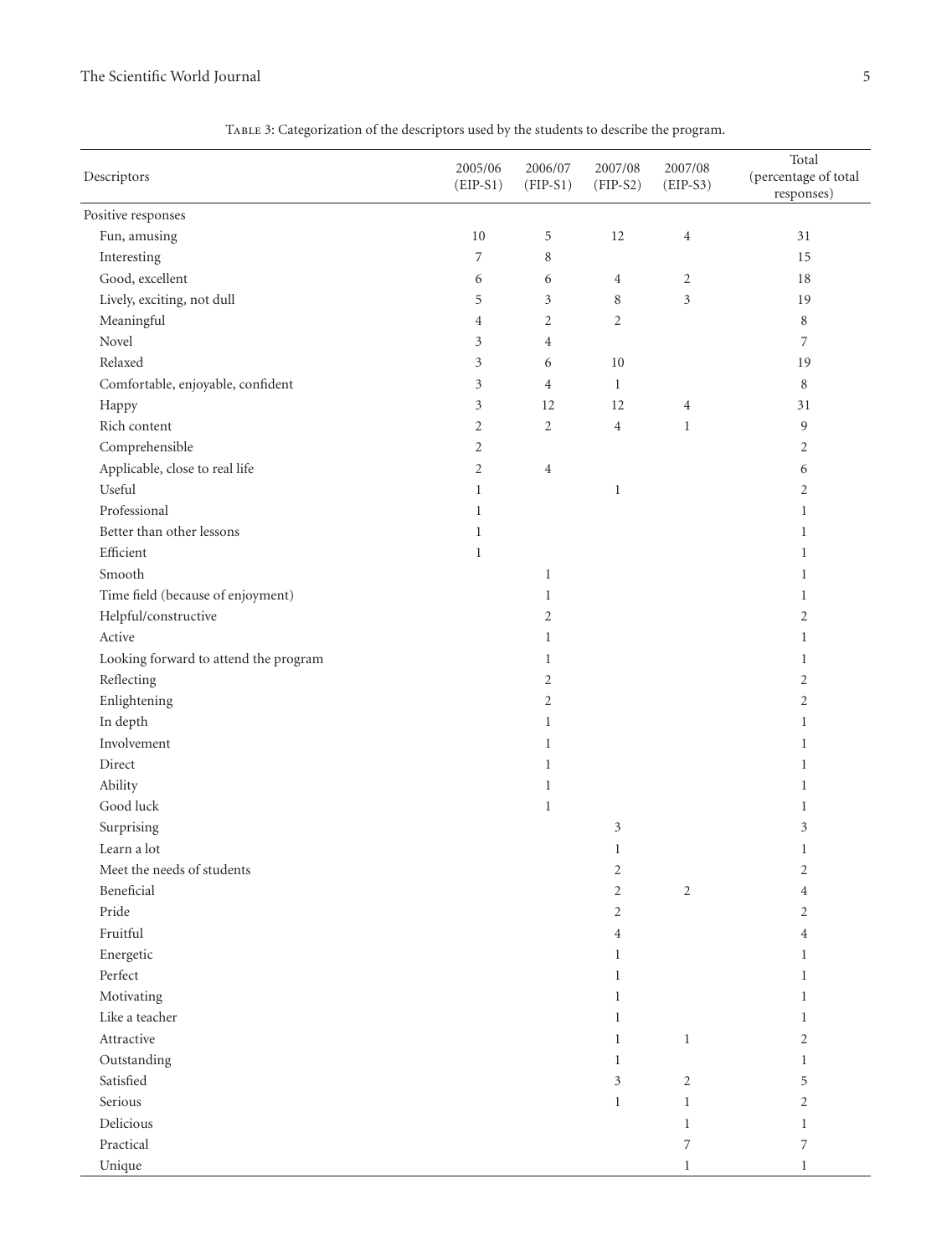| Descriptors                                                       | 2005/06<br>$(EIP-S1)$ | 2006/07<br>$(FIP-S1)$   | 2007/08<br>$(FIP-S2)$ | 2007/08<br>$(EIP-S3)$ | Total<br>(percentage of total<br>responses) |
|-------------------------------------------------------------------|-----------------------|-------------------------|-----------------------|-----------------------|---------------------------------------------|
| Good atmosphere                                                   |                       |                         |                       | $\mathbf{2}$          | $\overline{2}$                              |
| Subtotal (percentage of total responses in each academic<br>year) | 54(76.1)              | 71 (64)                 | 78 (54.2)             | 31(48.4)              | 234 (60)                                    |
| Negative responses                                                |                       |                         |                       |                       |                                             |
| Boring                                                            | 10                    | 10                      | 11                    | 6                     | 37                                          |
| Senseless                                                         | 3                     | 9                       | 13                    | $\overline{4}$        | 29                                          |
| Repetitive                                                        | 1                     |                         |                       |                       | 1                                           |
| Killing time                                                      | $\mathbf{1}$          | $\mathbf{1}$            |                       |                       | $\overline{2}$                              |
| Helpless                                                          |                       | 3                       |                       |                       | 3                                           |
| Horrible                                                          |                       | 2                       |                       |                       | $\overline{c}$                              |
| Without novelty                                                   |                       | $\mathbf{1}$            |                       |                       | 1                                           |
| Meaningless                                                       |                       | $\mathbf{1}$            | $\mathbf{1}$          |                       | $\overline{c}$                              |
| Disappointing                                                     |                       | $\mathbf{1}$            |                       |                       | 1                                           |
| Inflexible                                                        |                       | $\mathbf{1}$            |                       |                       | $\mathbf{1}$                                |
| Passive                                                           |                       | 2                       |                       |                       | $\overline{c}$                              |
| Chaotic                                                           |                       | $\mathbf{1}$            |                       | $\mathbf{1}$          | $\overline{c}$                              |
| Monotonous                                                        |                       |                         | 3                     |                       | 3                                           |
| Empty                                                             |                       |                         | 1                     | $\mathbf{1}$          | 2                                           |
| Troublesome                                                       |                       |                         | 4                     |                       | 4                                           |
| Waste of time                                                     |                       |                         | 8                     | $\mathbf{1}$          | 9                                           |
| Not interactive                                                   |                       |                         | 1                     |                       | 1                                           |
| Too relaxing                                                      |                       |                         | 3                     |                       | 3                                           |
| Annoying                                                          |                       |                         | $\overline{c}$        | $\mathbf{1}$          | 3                                           |
| Useless                                                           |                       |                         | $\overline{2}$        | $\overline{4}$        | 6                                           |
| Unattractive                                                      |                       |                         |                       | 3                     | 3                                           |
| Unhappy                                                           |                       |                         |                       | $\mathbf{1}$          | $\mathbf{1}$                                |
| Naïve                                                             |                       |                         |                       | $\overline{2}$        | $\overline{2}$                              |
| Subtotal (% of total responses in each academic year)             | 15(21.1)              | 32(28.8)                | 49 (34)               | 24 (37.5)             | 120 (30.8)                                  |
| Neutral responses                                                 |                       |                         |                       |                       |                                             |
| Fair                                                              | $\,1$                 |                         | 7                     | $\mathbf{1}$          | 9                                           |
| To be improved                                                    |                       |                         | $\overline{2}$        | $\overline{4}$        | 6                                           |
| Subtotal (% of total responses in each academic year)             | 1(1.4)                | $\boldsymbol{0}$        | 9(6.2)                | 5(7.8)                | 15(3.9)                                     |
| Undecided                                                         |                       |                         |                       |                       |                                             |
| Low cost                                                          | $\mathbf{1}$          | $\mathbf{1}$            |                       |                       | 2                                           |
| Unlike a class                                                    |                       |                         | $\mathbf{1}$          |                       | $\mathbf{1}$                                |
| Have no feelings on the program                                   |                       |                         | $\mathfrak{Z}$        |                       | 3                                           |
| Subtotal (% of total responses in each academic year)             | 1(1.4)                | 1(0.9)                  | 4(2.8)                | $\boldsymbol{0}$      | 6(1.5)                                      |
| Other comments                                                    |                       |                         |                       |                       |                                             |
| Positive                                                          |                       | $\mathfrak{Z}$          |                       |                       | 3                                           |
| Negative                                                          |                       | $\mathbf{1}$            |                       |                       | 1                                           |
| Neutral                                                           |                       | $\overline{\mathbf{c}}$ |                       |                       | 2                                           |
| Undecided                                                         |                       | $\mathbf{1}$            | $\overline{4}$        | $\overline{4}$        | 9                                           |
| Subtotal (% of total responses in each academic year)             | $\boldsymbol{0}$      | 7(6.3)                  | 4(2.8)                | 4(6.3)                | 15(3.9)                                     |
| Total count                                                       | 71 (100)              | 111(100)                | 144 (100)             | 64 (100)              | 390 (100)                                   |

TABLE 3: Continued.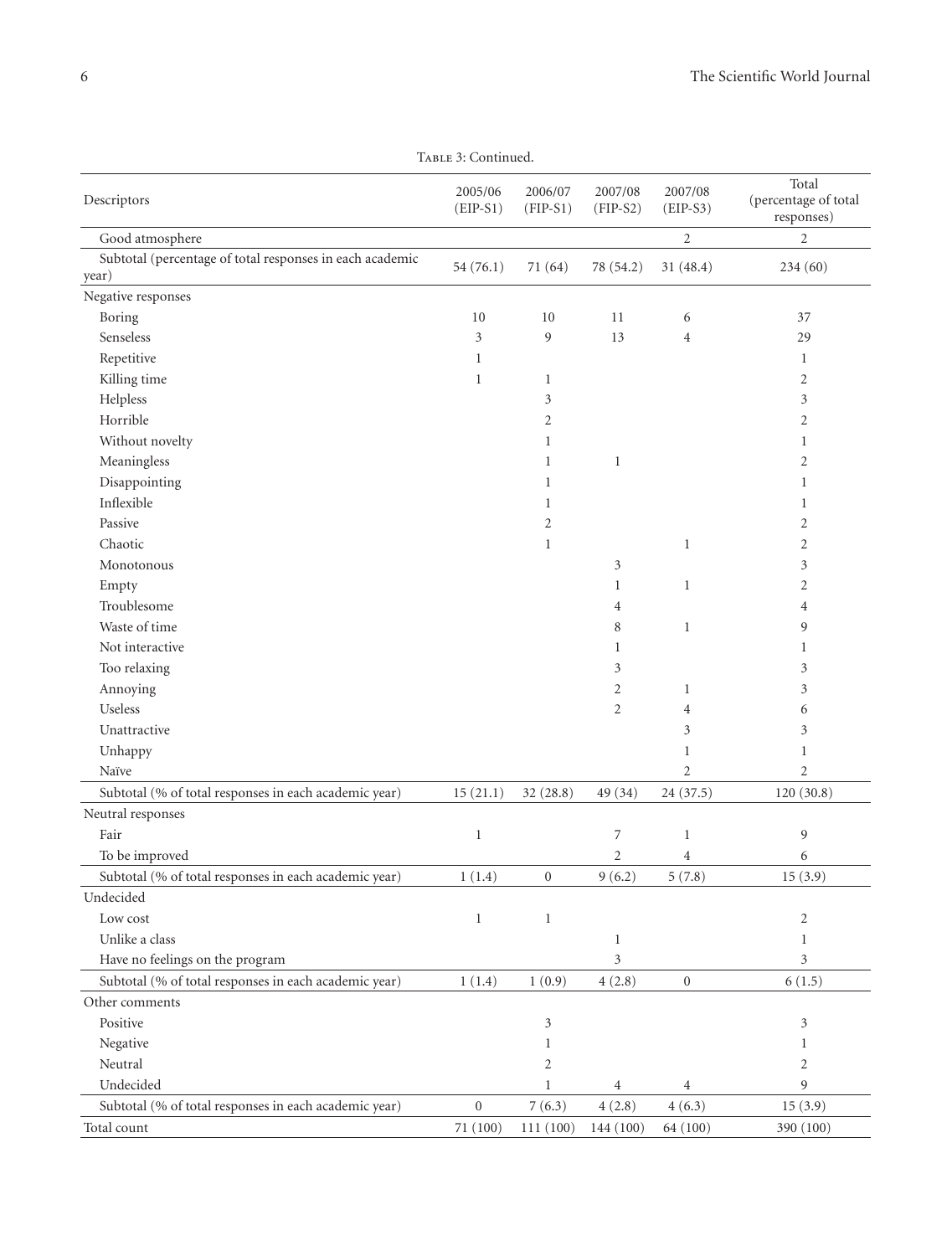|                                                                                     |                       | No. of responses towards the nature of metaphor |                                        |                       |                |
|-------------------------------------------------------------------------------------|-----------------------|-------------------------------------------------|----------------------------------------|-----------------------|----------------|
| Nature of response                                                                  | 2005/06<br>$(EIP-S1)$ | 2006/07<br>$(FIP-S1)$                           | 2007/08<br>$(FIP-S2)$                  | 2007/08<br>$(EIP-S3)$ | Total $(\% )$  |
| Positive items (%)                                                                  | 27                    | 36                                              | 32                                     | 14                    | 109            |
| (e.g., mirror, stair, rainbow, sunshine after rain)                                 | (77.1)                | (51.4)                                          | (56.1)                                 | (53.8)                | (58)           |
| Negative items $(\% )$                                                              | 5                     | 9                                               | 17                                     | 5                     | 36             |
| (e.g., beat each other, invisible pen, disappointment,<br>talking tactics on paper) | (14.3)                | (12.9)                                          | (14.0)                                 | (19.2)                | (19.1)         |
| Neutral items (%)                                                                   | 3                     | 25                                              | 8                                      | 7                     | 43             |
| (e.g., train, watching movie, parenting, medicine)                                  | (8.6)                 | (35.7)                                          | (29.8)                                 | (26.9)                | (22.9)         |
| Undecided items (%)                                                                 | $\Omega$              | $\Omega$                                        | $\Omega$                               | $\theta$              | $\overline{0}$ |
| (e.g., zip file, white paper)                                                       |                       |                                                 |                                        |                       |                |
| Total count (%)                                                                     | 35(100)               | 70 (100)                                        | 57 (100)                               | 26(100)               | 188 (100)      |
|                                                                                     |                       |                                                 | No. of codes derived from the metaphor |                       |                |
| Positive items (%)                                                                  | 33                    | 58                                              | 43                                     | 24                    | 158            |
| (e.g., mirror, stair, rainbow, sunshine after rain)                                 | (82.5)                | (66.7)                                          | (57.3)                                 | (60)                  | (65.3)         |
| Negative items (%)                                                                  | 4                     | 8                                               | 24                                     | 5                     | 41             |
| (e.g., beat each other, invisible pen, disappointment,<br>talking tactics on paper) | (10)                  | (9.2)                                           | (32)                                   | (12.5)                | (16.9)         |
| Neutral items (%)                                                                   | 3                     | 21                                              | 7                                      | 10                    | 41             |
| (e.g., train, watching movie, parenting, medicine)                                  | (7.5)                 | (24.1)                                          | (9.3)                                  | (25)                  | (16.9)         |
| Undecided items (%)                                                                 | $\mathbf{0}$          | $\mathbf{0}$                                    | 1                                      | 1                     | 2              |
| (e.g., zip file, white paper)                                                       |                       |                                                 | (1.3)                                  | (2.5)                 | (0.8)          |
| Total count (%)                                                                     | 40(100)               | 87 (100)                                        | 75 (100)                               | 40(100)               | 242 (100)      |

Table 4: Metaphors used by participants to describe the program.

the average inter-rater agreement percentage calculated on the positivity of the coding was 94.4% (range 90–100%).

For the metaphors that were used by the informants that could stand for the program, there were 188 raw objects involving 242 related attributes (Table 4). Results showed that 109 metaphors (58%) and 158 attributes (65.3%) could be classified as positive in nature, and 43 metaphors (22.9%) and 41 related attributes (16.9%) were regarded as neutral responses. Reliability tests showed that the average intrarater agreement percentage calculated on the positivity of the coding from these metaphors was 96.3% (range 92.5–100%), whereas the average inter-rater agreement percentage calculated on the positivity of the coding was 88.8% (range 85– 95%).

The perceived benefits of the program to the program participants are shown in Table 5. There were 754 meaningful responses decoded from the raw data categorized into several levels, which are benefits at societal, familial, interpersonal, and personal levels and general benefits. Most of the perceived benefits to program participants fell on the personal level ( $n = 305$ ), followed by benefits on the interpersonal level ( $n = 152$ ). The findings showed that 597 responses (79.2%) were coded as positive responses and 35 responses (4.6%) were counted as neutral responses. In order to examine the reliability of coding, the research assistants recoded 20 randomly selected responses at the end of the scoring process. The average intrarater agreement percentage calculated from these responses was 98.1% (range 95–100%).

The raw benefit categories were coded again by another two research staff members who did not know the original codes given. The average inter-rater agreement percentage calculated from these responses was 95% (range 90–97.5%).

#### **4. Discussion**

The purpose of this study was to evaluate the Tier 1 Program of Project P.A.T.H.S. using findings based on focus groups involving program participants in the Experimental and Full Implementation Phases (2005–2009) of the project. There are several characteristics of this study. First, a large sample of participants ( $n = 252$  students in 28 secondary schools) were involved. Second, different datasets collected at different points of time were analyzed. Third, views of students in different grades were collected. Fourth, this is the first known scientific study of focus group evaluation of a positive youth development program based on different cohorts in China. Finally, this is also the first focus group evaluation study based on such a large sample of participants in the global context.

Based on the integrative analyses, two salient observations can be highlighted from the findings collected from different cohorts of students. First, the program was generally perceived as positive from the perspective of the program participants (Table 3), although some students perceived the program to be negative, which was not the dominant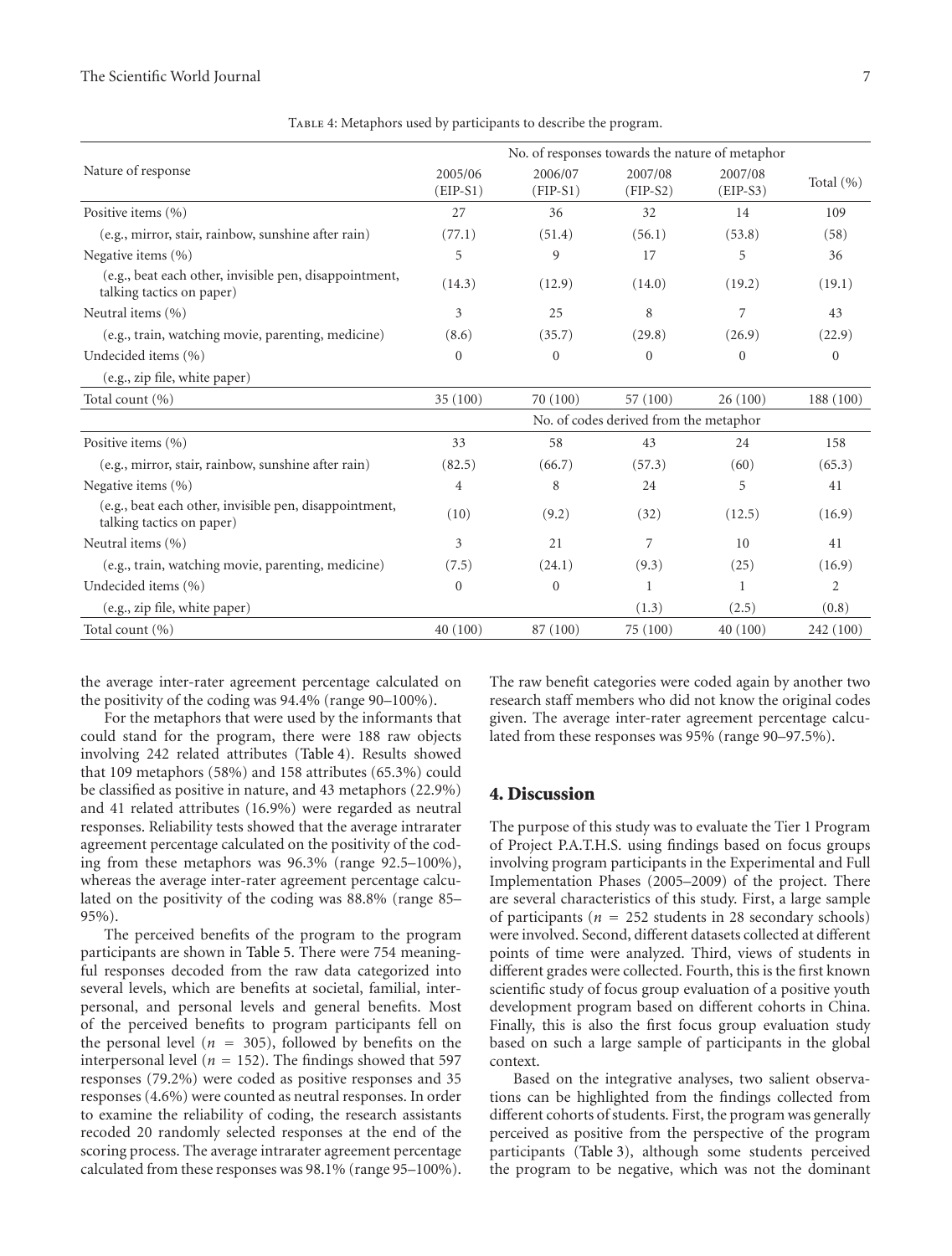| Area of competence Subcategory |                           | Benefits                                                        | 2005/06<br>$(EIP-S1)$ | 2006/07<br>$(FIP-S1)$ | 2007/08<br>$(FIP-S2)$ | 2007/08<br>$(EIP-S3)$ | Total |
|--------------------------------|---------------------------|-----------------------------------------------------------------|-----------------------|-----------------------|-----------------------|-----------------------|-------|
|                                |                           | Learned voluntary work                                          | 1                     | 5                     |                       |                       | 6     |
| Societal level                 | Social responsibility and | Enhanced understanding of mother<br>country                     | 2                     | 4                     |                       |                       | 6     |
|                                | affairs                   | Enhanced sense of contribution to<br>society                    | $\boldsymbol{0}$      | 2                     |                       |                       | 2     |
|                                |                           | Increased awareness of different<br>social issues               |                       |                       | $\overline{2}$        |                       | 2     |
|                                |                           | Subtotal                                                        | 3                     | 11                    | 2                     | $\boldsymbol{0}$      | 16    |
| Familial level                 | Family relationships      | Improved communication and<br>relationship with family          | 7                     | 11                    | $\mathbf{1}$          | 6                     | 25    |
|                                |                           | Subtotal                                                        | 7                     | 11                    | 1                     | 6                     | 25    |
|                                |                           | Enhanced teacher-student<br>relationship and understanding      | 6                     | 7                     | $\overline{4}$        | 2                     | 19    |
|                                |                           | Learned teamwork                                                | 1                     | 7                     |                       |                       | 8     |
|                                | General interpersonal     | Enhanced mutual support                                         |                       | 7                     |                       |                       | 7     |
|                                | competence                | Improved relationship with<br>peers/made more friends           | 17                    | 5                     | 5                     |                       | 27    |
| Interpersonal level            |                           | Able to differentiate between good<br>and bad friends           | 1                     | 4                     |                       |                       | 5     |
|                                |                           | Strengthened connection with<br>healthy adults                  |                       |                       | 1                     |                       | 1     |
|                                |                           | Total in subcategory                                            | 25                    | 30                    | 10                    | 2                     | 67    |
|                                |                           | Enhanced interpersonal skills                                   |                       |                       | 11                    | 3                     | 14    |
|                                |                           | Improved communication skills<br>and interpersonal relationship | 10                    | 15                    | 3                     |                       | 28    |
|                                |                           | Used learned materials to help or<br>teach others               | 2                     |                       |                       |                       | 2     |
|                                | Specific interpersonal    | Learned how to handle<br>conflicts/avoid conflicts              | 3                     | 3                     | 1                     |                       | 7     |
|                                |                           | Learned how to treat people and<br>deal with issues             | 2                     | 1                     |                       |                       | 3     |
|                                | competence                | Learned to share and express oneself                            | $\overline{4}$        | 3                     |                       |                       | 7     |
|                                |                           | Promoted mutual understanding<br>among peers                    |                       | 6                     |                       |                       | 6     |
|                                |                           | Leadership                                                      |                       | 2                     |                       |                       | 2     |
|                                |                           | Learned to respect others                                       | 1                     |                       |                       |                       | 2     |
|                                |                           | Reduced bullying behavior                                       | 2                     |                       |                       |                       | 2     |
|                                |                           | Became a good listener                                          |                       |                       | $\overline{c}$        |                       | 2     |
|                                |                           | Learned to take care of others                                  |                       |                       | 1                     | $\mathbf{1}$          | 2     |
|                                |                           | Better understanding of others                                  |                       |                       | 5                     |                       | 5     |
|                                |                           | Learned to accept others' opinions                              |                       |                       | 2                     |                       | 2     |
|                                |                           | Learned to make apology                                         |                       |                       | 1                     |                       | 1     |
|                                |                           | Total in subcategory                                            | 24                    | 30                    | 27                    | $\overline{4}$        | 85    |
|                                |                           | Subtotal                                                        | 49                    | 60                    | 37                    | 6                     | 152   |
|                                |                           | Acquired refusal skills                                         | $\overline{3}$        | $\mathbf{1}$          | $\mathbf{1}$          | $\mathbf{1}$          | 6     |
|                                |                           | Promoted presentation skills                                    |                       | 8                     | 6                     |                       | 14    |
|                                |                           | Took initiative                                                 |                       | 6                     | 3                     |                       | 9     |
|                                | Behavioral competence     | Put more effort on studies                                      |                       |                       | 1                     |                       | 1     |
|                                |                           | Learned to work seriously                                       |                       |                       | 1                     |                       | 1     |
|                                |                           | Increased willingness in trying new<br>things                   |                       |                       | 1                     |                       | 1     |
|                                |                           | Total in subcategory                                            | 3                     | 15                    | 13                    | $\mathbf{1}$          | 32    |

Table 5: Categorization of responses on the perceived benefits of and things learned in the program.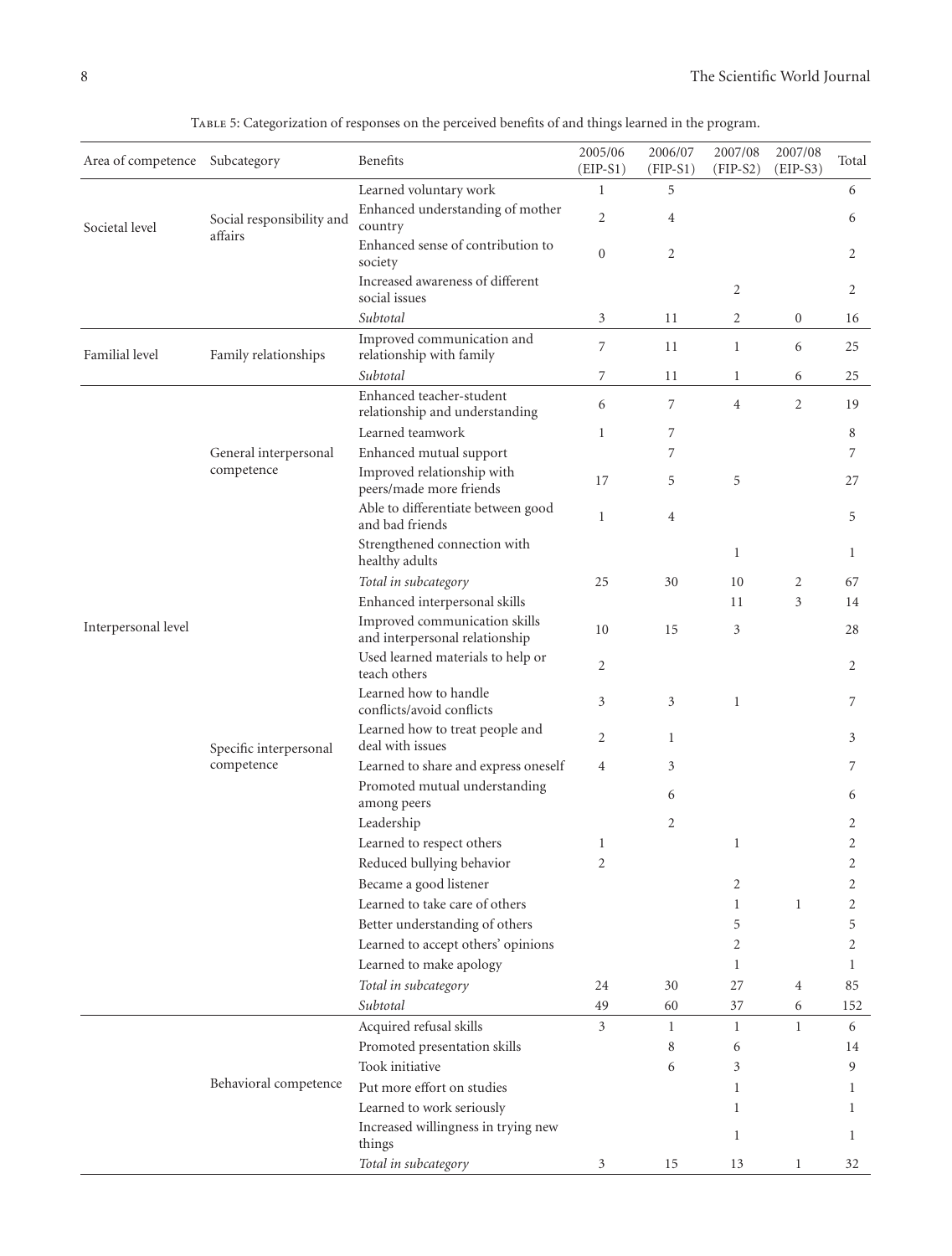| Area of competence Subcategory |                                 | Benefits                                                          | 2005/06<br>$(EIP-S1)$ | 2006/07<br>$(FIP-S1)$ | 2007/08<br>$(FIP-S2)$ | 2007/08<br>$(EIP-S3)$ | Total          |
|--------------------------------|---------------------------------|-------------------------------------------------------------------|-----------------------|-----------------------|-----------------------|-----------------------|----------------|
| Personal level                 |                                 | Enhanced problem-solving skills                                   | 13                    | 5                     | 4                     |                       | 22             |
|                                |                                 | Learned critical thinking                                         | $\mathbf{1}$          | 6                     | 10                    | 3                     | 20             |
|                                | Cognitive competence            | Open minded                                                       |                       |                       | 1                     |                       | $\mathbf{1}$   |
|                                |                                 | Able to distinguish between right or                              |                       |                       | 2                     |                       | 2              |
|                                |                                 | wrong                                                             |                       |                       |                       |                       |                |
|                                |                                 | Total in subcategory                                              | 14                    | 11                    | 17                    | 3                     | 45             |
|                                |                                 | Enhanced stress<br>management/relaxation                          | 3                     | 5                     |                       | $\mathbf{1}$          | 9              |
|                                | Emotional competence            | Enhanced ability in handling<br>emotions                          | 9                     | 8                     |                       |                       | 17             |
|                                |                                 | Enhanced anger management,<br>became less impulsive               | $\overline{4}$        |                       |                       |                       | 4              |
|                                |                                 | Developed good temper                                             |                       |                       | $\overline{c}$        |                       | 2              |
|                                |                                 | Enhanced emotional management                                     |                       |                       | 11                    | $\mathbf{1}$          | 12             |
|                                |                                 | Total in subcategory                                              | 16                    | 13                    | 13                    | $\overline{2}$        | 44             |
|                                |                                 | Learned to do appropriate things at<br>the right place/right time | $\mathfrak{Z}$        | 8                     |                       |                       | 11             |
|                                |                                 | Enhanced empathy                                                  | $\mathbf{1}$          | 4                     | 2                     |                       | 7              |
|                                | Moral competence and<br>virtues | Increased awareness of public<br>morals                           | $\mathbf{1}$          | $\overline{4}$        |                       |                       | 5              |
|                                |                                 | Enhanced sense of equality                                        |                       | 2                     |                       |                       | 2              |
|                                |                                 | Understood personal responsibility                                |                       | 1                     |                       |                       | 1              |
|                                |                                 | Able to correct bad habits                                        |                       |                       | 1                     |                       | 1              |
|                                |                                 | Total in subcategory                                              | 5                     | 19                    | 3                     | $\boldsymbol{0}$      | 27             |
|                                | Beliefs in the future           | Facilitated goal setting and                                      |                       |                       |                       |                       |                |
|                                |                                 | realization of goals                                              | 1                     | 5                     | 4                     | 5                     | 15             |
|                                |                                 | Helpful for future career                                         | 2                     |                       |                       |                       | $\overline{2}$ |
|                                |                                 | Prepared for the future                                           |                       |                       | 2                     | $\overline{2}$        | 4              |
|                                |                                 | Total in subcategory                                              | 3                     | 5                     | 6                     | 7                     | 21             |
|                                |                                 | Enhanced self-understanding                                       | $\overline{4}$        | 13                    | 7                     |                       | 24             |
|                                |                                 | Promoted self-enrichment                                          |                       | 3                     |                       |                       | 3              |
|                                |                                 | Enhanced personal growth                                          |                       | 1                     | 4                     | 5                     | 10             |
|                                |                                 | Enhanced self-confidence                                          | 6                     | 18                    | 10                    | $\overline{2}$        | 36             |
|                                |                                 | Enhanced self-efficacy                                            | $\mathbf{1}$          | 1                     |                       |                       | 2              |
|                                | Positive self-image             | Enhanced self-discipline                                          | 1                     |                       |                       |                       | $\mathbf{1}$   |
|                                |                                 | Be more active                                                    |                       | 2                     |                       |                       | 2              |
|                                |                                 | Enhanced self-determination                                       |                       | $\overline{2}$        | 1                     | $\overline{2}$        | 5              |
|                                |                                 | Identified one's strengths                                        |                       |                       | 1                     |                       | 1              |
|                                |                                 | Gained wisdom                                                     |                       |                       | $\overline{c}$        |                       | $\overline{2}$ |
|                                |                                 | Had little personal changes                                       |                       |                       | 1                     |                       | 1              |
|                                |                                 | Total in subcategory                                              | 12                    | 40                    | 26                    | 9                     | 87             |
|                                | Cherishing life                 | Cherishing life, people, and things                               |                       | 5                     |                       | 1                     | 6              |
|                                |                                 | Enhanced self-reflection                                          | $\mathbf{1}$          | 2                     | 4                     |                       | 7              |
|                                |                                 | Helpful in understanding purpose<br>of life                       | $\mathbf{1}$          | $\overline{4}$        |                       |                       | 5              |
|                                |                                 | Total in subcategory                                              | $\overline{2}$        | 11                    | 4                     | $\mathbf{1}$          | 18             |
|                                |                                 | General resilience                                                |                       |                       |                       | $\mathbf{1}$          | $\mathbf{1}$   |
|                                | Resilience                      | Learned positive thinking                                         | $\mathbf{1}$          | 3                     | 4                     | 3                     | 11             |
|                                |                                 | Be more persistent when facing<br>difficulties                    |                       | 1                     |                       |                       | 1              |
|                                |                                 | Learned ways to face adversity                                    |                       |                       | 6                     |                       | 6              |
|                                |                                 | Be optimistic                                                     |                       |                       | 1                     | $\mathbf{1}$          | $\overline{2}$ |
|                                |                                 | Total in subcategory                                              | $\mathbf{1}$          | 4                     | 11                    | 5                     | 21             |

#### TABLE 5: Continued.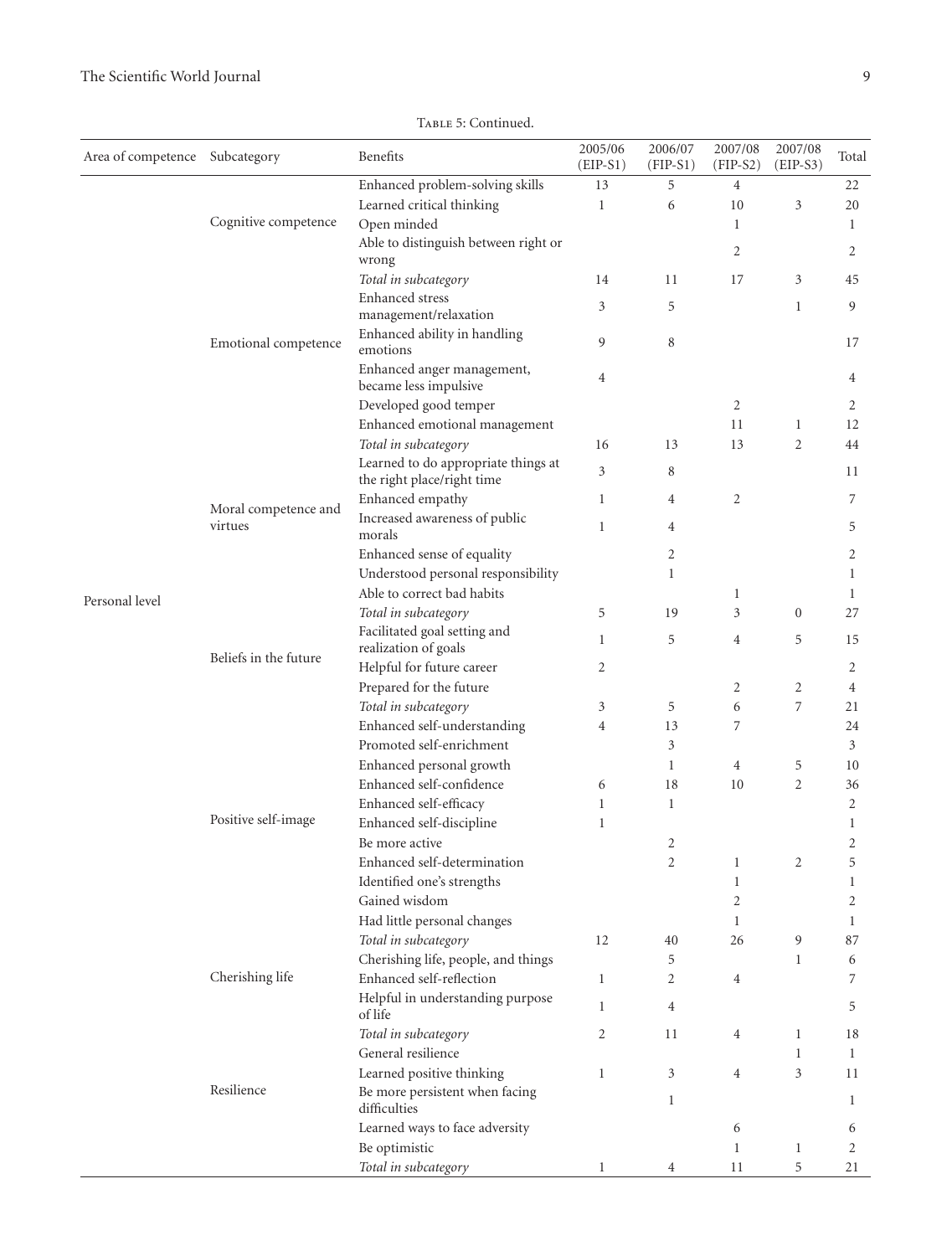|                                                           |                                                 | Benefits                                                                | 2005/06<br>$(EIP-S1)$ | 2006/07<br>$(FIP-S1)$ | 2007/08<br>$(FIP-S2)$ | 2007/08<br>$(EIP-S3)$ | Total          |
|-----------------------------------------------------------|-------------------------------------------------|-------------------------------------------------------------------------|-----------------------|-----------------------|-----------------------|-----------------------|----------------|
|                                                           |                                                 | Had positive personality change                                         | 4                     |                       |                       |                       | 4              |
|                                                           |                                                 | Learned from failures                                                   | $\mathbf{1}$          |                       |                       |                       | 1              |
|                                                           | General gains                                   | Enhanced feeling of being<br>supported                                  | 1                     |                       |                       |                       | 1              |
|                                                           |                                                 | Enhanced motivation for learning                                        |                       |                       |                       | 1                     | 1              |
|                                                           |                                                 | Better academic achievement                                             |                       |                       |                       | 3                     | 3              |
|                                                           |                                                 | Total in subcategory                                                    | 6                     | $\boldsymbol{0}$      | $\boldsymbol{0}$      | $\overline{4}$        | 10             |
|                                                           |                                                 | Subtotal                                                                | 62                    | 118                   | 93                    | 32                    | 305            |
|                                                           |                                                 | Learned many things                                                     | $\overline{2}$        | 9                     |                       |                       | 11             |
|                                                           |                                                 | Learned practical things                                                |                       | 2                     |                       |                       | $\overline{2}$ |
|                                                           |                                                 | Helpful/very helpful                                                    |                       | 5                     |                       |                       | 5              |
|                                                           |                                                 | Met students' needs                                                     |                       |                       | 4                     |                       | 4              |
|                                                           | Positive comments                               | Provided opportunities for students<br>to share                         |                       |                       | 1                     |                       | 1              |
| Area of competence Subcategory<br>Total count             |                                                 | Better than normal lessons                                              |                       |                       | $\mathbf{1}$          |                       | 1              |
|                                                           |                                                 | Benefit to study                                                        |                       | 8                     |                       |                       | 8              |
|                                                           |                                                 | Enhanced bonding to school                                              | 1                     |                       |                       |                       | 1              |
|                                                           |                                                 | Enhanced concentration in class                                         |                       |                       | 2                     |                       | 2              |
|                                                           |                                                 | Others                                                                  |                       |                       | 19                    | 3                     | 22             |
|                                                           |                                                 | Total in subcategory                                                    | 3                     | 24                    | 27                    | 3                     | 57             |
|                                                           |                                                 | Could not learn anything                                                | 2                     | 9                     |                       |                       | 11             |
|                                                           |                                                 | Unhelpful                                                               | $\overline{2}$        | 19                    |                       |                       | 21             |
|                                                           |                                                 | Not much change                                                         |                       | 6                     |                       |                       | 6              |
|                                                           |                                                 | Not beneficial to academic studies                                      |                       | 2                     | $\mathbf{1}$          |                       | 3              |
|                                                           |                                                 | Negative change                                                         |                       | 2                     |                       |                       | 2              |
|                                                           |                                                 | Others                                                                  |                       |                       | $\overline{4}$        | 7                     | 11             |
|                                                           |                                                 | Total in subcategory                                                    | $\overline{4}$        | 38                    | 5                     | 7                     | 54             |
| General benefits<br>Negative comments<br>Neutral comments | Some of the content useful, but<br>some useless |                                                                         | 6                     |                       |                       | 6                     |                |
|                                                           |                                                 | Not very helpful                                                        |                       | 2                     |                       |                       | 2              |
|                                                           |                                                 | Not much change                                                         | $\mathbf{1}$          | 2                     |                       |                       | 3              |
|                                                           |                                                 | Not much helpful to study                                               |                       | 1                     |                       |                       |                |
|                                                           |                                                 | Not much change in<br>teacher-student relationship and<br>understanding |                       | 3                     |                       |                       | 3              |
|                                                           |                                                 | Learned practical things                                                |                       | $\mathbf{1}$          |                       |                       | $\mathbf{1}$   |
|                                                           |                                                 | Others                                                                  |                       |                       |                       | $\mathbf{1}$          | $\mathbf{1}$   |
|                                                           |                                                 | Total in subcategory                                                    | $\mathbf{1}$          | 15                    | $\boldsymbol{0}$      | $\mathbf{1}$          | 17             |
|                                                           |                                                 | The change was doubtful                                                 |                       | 2                     |                       |                       |                |
|                                                           | Undecided                                       | Total in subcategory                                                    | $\overline{0}$        | 2                     | $\boldsymbol{0}$      | $\overline{0}$        | 2              |
|                                                           |                                                 | Subtotal                                                                | 8                     | 79                    | 32                    | 11                    | 130            |
|                                                           |                                                 | Positive comments                                                       |                       | 3                     | 32                    | $\overline{7}$        | 42             |
|                                                           |                                                 | Negative comments                                                       |                       | 2                     | 29                    | 22                    | 53             |
| Others                                                    | Other comments                                  | Neutral comments                                                        |                       | 2                     | 1                     | 15                    | 18             |
|                                                           |                                                 | Undecided                                                               |                       | 3                     | 7                     | 3                     | 13             |
|                                                           |                                                 | Subtotal                                                                | $\boldsymbol{0}$      | 10                    | 69                    | 47                    | 126            |
|                                                           |                                                 |                                                                         | 129                   | 289                   | 234                   | 102                   | 754            |
|                                                           |                                                 |                                                                         |                       |                       |                       |                       |                |

TABLE 5: Continued.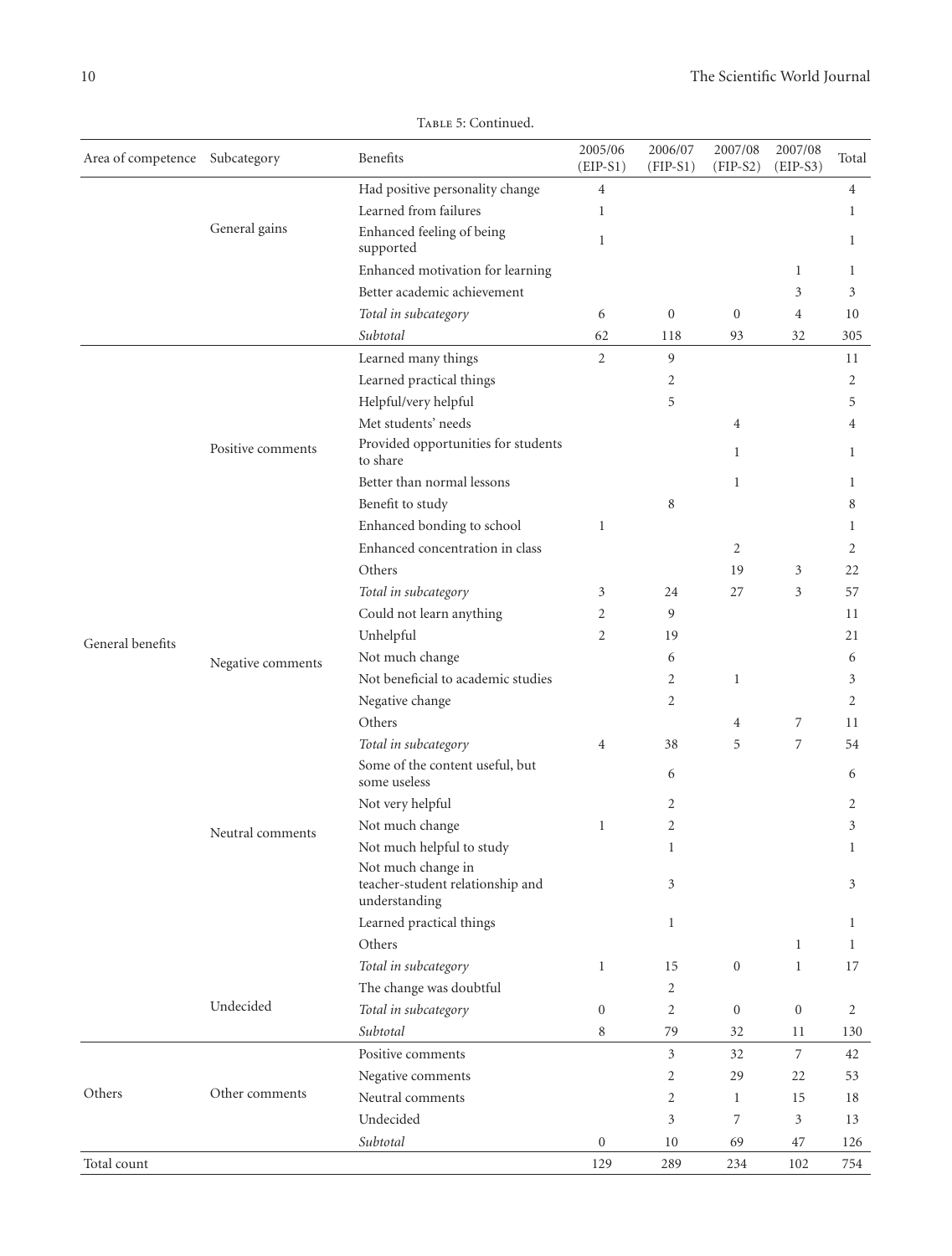view. The program participants generally used positive descriptors and metaphors to describe the program (Table 4). Nevertheless, some negative responses were recorded, although those were not the dominant responses.

Second, results in Table 5 show that the program had beneficial effects on the participants, with roughly 80% of the responses coded as positive. Generally speaking, benefits in both the personal and interpersonal levels were observed. The above observations are generally consistent with the objective outcome evaluation findings [11–13] that the students changed in the positive direction in various developmental domains. With reference to the principle of triangulation, the present study and the previous findings suggest that based on both quantitative and qualitative evaluation findings, evidence on the positive effects of the Tier 1 Program on holistic youth development among the program participants is present.

As suggested by Shek et al. [33], it is imperative to consider alternative explanations in the interpretations of qualitative evaluation findings (Principle 10). There are several plausible alternative justifications for the findings based on the focus group methods. The first alternative explanation is demand characteristics. However, this explanation is not likely because the participants were encouraged to express their views freely and negative voices were, in fact, heard. In addition, since the teachers were not present, there was no need for the students to respond in a socially desirable manner. Another explanation is that the findings were due to selection bias. However, this argument is not strong because the schools and students were randomly selected. The third explanation is that the positive findings were due to ideological biases (e.g., self-fulfilling prophecies) of the researchers. However, because several safeguards were used to reduce biases in the data collection and analysis processes, this possibility is not high. Finally, it may be argued that the perceived benefits were due to other youth enhancement programs. Nonetheless, this argument can be partially dismissed because none of the schools in the present study joined the major youth enhancement programs in Hong Kong, including the Adolescent Health Project and the Understanding the Adolescent Project. Most importantly, participants in the focus group interviews were specifically asked about the program effects of Project P.A.T.H.S. only.

There are several contributions of the present study. First, in view of the lack of positive youth development programs and related evaluation findings in the Chinese contexts, the present study is pioneering. Besides showing that Project P.A.T.H.S. is effective, it also demonstrates how focus group evaluation based on a large sample can be carried out. Second, the present integrative study demonstrates how the principle of qualitative evaluation studies proposed by Shek et al. [33] could be applied in focus group studies. Finally, the findings demonstrate the utility of using "descriptors" and "metaphors" in generating qualitative data. Actually, a review of the literature shows that there is an increasing effort to conduct qualitative evaluation studies. Bowey and McGlaughlin [35] studied the views of 11 young persons with an objective to improve attitudes to crime and the police, to reduce exclusion, and to develop self-esteem in at-risk young

people. De Anda [36] collected qualitative data to evaluate the first year of a mentor program for at-risk high school youth in a low-income urban setting. Nicholas et al. [37] collected qualitative data from 24 adolescents with chronic kidney disease to evaluate an online social support network. The present study further illustrates the utility of collecting qualitative data in evaluation contexts.

On the other hand, there are several limitations of the study that should be addressed in qualitative research (Principle 12). Primarily, several general limitations involved in focus groups are worth noting. First, focus groups provide descriptions about the perceptions of the program, and they are not useful for testing hypotheses in the traditional experimental design. Second, although group interaction is generally seen as an advantage of focus groups, there is always the possibility that intimidation within the group setting may inhibit interaction. Further, caution must also be exercised because the quality of the findings is tied to the skills of the moderator. Regarding the second and third limitations, the use of experienced moderators in this study could minimize the problems. In addition, the inclusion of other qualitative evaluation strategies, such as in-depth individual interviews, would be helpful to further understand the subjective experiences of the program participants. Despite these limitations, the present study provides pioneering qualitative evaluation findings supporting the positive nature of Project P.A.T.H.S. and its effectiveness in promoting holistic youth development among Chinese adolescents in Hong Kong.

#### **Acknowledgments**

The preparation for this paper and Project P.A.T.H.S. were financially supported by the Hong Kong Jockey Club Charities Trust. The authorship is equally shared between the first and second authors.

#### **References**

- [1] J. T. Y. Leung and D. T. L. Shek, "Quantitative and qualitative approaches in the study of poverty and adolescent development: separation or integration?" *International Journal of Adolescent Medicine and Health*, vol. 23, no. 2, pp. 115–121, 2011.
- [2] P. Manicas, "The social sciences since World War II: the rise and fall of Scientism," in *The SAGE Handbook of Social Science Methodology*, W. Outhwaite and S. P. Turner, Eds., pp. 7–31, Sage, London, UK, 2007.
- [3] C. Pelie, "Research paradigms in social work: from stalemate to creative synthesis," *Social Service Review*, vol. 62, no. 1, pp. 1–19, 1988.
- [4] M. Q. Patton, *Qualitative Evaluation and Research Methods*, Sage, Newbury Park, Calif, USA, 1990.
- [5] N. K. Denzin and Y. S. Lincoln, *The Sage Handbook of Qualitative Research*, Sage, Thousand Oaks, Calif, USA, 3rd edition, 2005.
- [6] M. S. Lewis-Beck, A. Bryman, and T. F. Liao, *The Sage Encyclopedia of Social Science Research Methods*, Sage, Thousand Oaks, Calif, USA, 2004.
- [7] E. G. Guba and Y. L. Lincoln, "Competing paradigms in qualitative research," in *Handbook of Qualitative Research*, N. K.